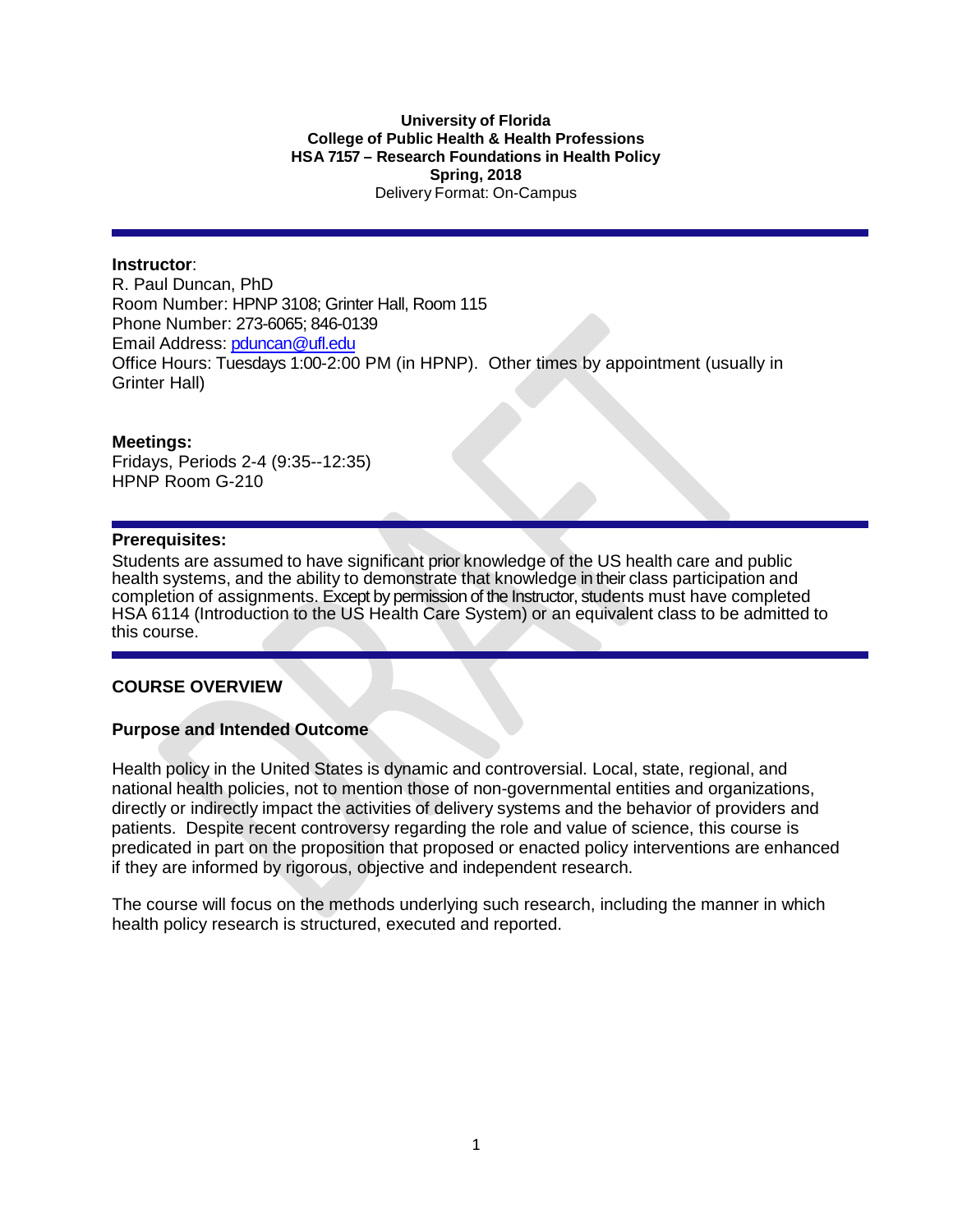### **Student Learning Outcomes**

#### *Upon completion of the course students should be able to:*

- Characterize health policy and health policy research.
- Describe the role of research in the policymaking process, particularly in the United States
- Define Policy Analysis
- Define Evaluation (assessment) Research
- Analyze a significant health policy issue by collecting relevant information from numerous sources; specifying appropriate criteria for decisions; and developing logical alternative solutions, recommendations, and justifications.
- Incorporate quantitative and qualitative evidence in policy analysis including the ability to compile and present relevant data in readily understood formats
- Prepare and present written and oral health policy analysis in a clear and concise manner as evidence of strong communication skills
- Assess or evaluate a health policy intervention.

## **Instructional Methods**

The course includes a combination of readings, discussions, and student presentations.

### *What is expected of you?*

You are expected to actively engage in the course throughout the semester. You must come to scheduled meetings having prepared by completing any out-of-class assignments.

In addition to active engagement in all aspects of the course meetings, readings, webinars or the like, there are **two projects/assignments:**

1. All students will identify a health policy issue reflecting their individual interests, and prepare a policy analysis referring to that issue. Regardless of topic, the projects must include the following elements.

- A summary description of the policy issue of interest, and the core argument as to why it should be viewed as an issue that is properly subject to policy intervention;
- Brief but clear summaries of two or more potential policy interventions (e.g. a new law, a regulation, a rule, a cultural change) that might be expected to positively impact the issue;
- A specific recommendation and proposed policy intervention, selected from among those described as potentially valuable, and including a clearly stated justification for the option selected.;
- A discussion as to the various means whereby the impact of the intervention might be assessed, if it were to be enacted as described.

Each student will be expected to deliver a brief oral presentation in class, capturing each of the four required project elements. The presentation may be relatively formal (including slides, handouts, exercises, etc.), or it may be very informal and conversational. But it MUST cover all four of the required elements. In addition to presenting the policy analysis, each student must actively lead a class conversation in which feedback is sought and respectfully considered. Students will be allocated thirty minutes of class time for this presentation, including the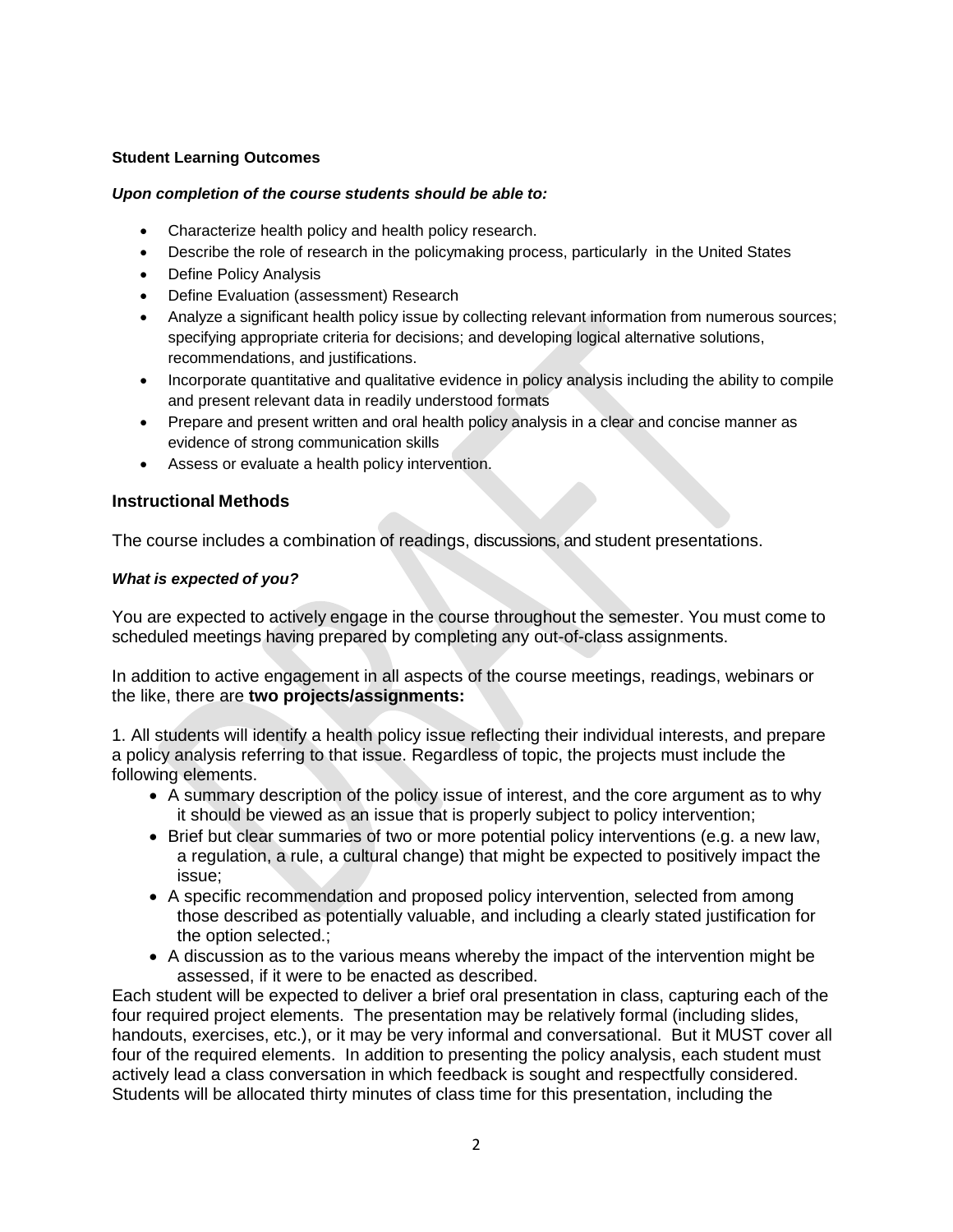discussion. Subsequent to the presentation, a final version of the policy analysis, including all four of the required elements, and incorporating material derived from the class discussion is to be composed and submitted as a term paper, due no later than March 16, 2018.

2. Each student will prepare a proposed or an actual evaluation/assessment research study to assess the impact of some specified health policy intervention. The study (or proposed study) description must include:

- A clear statement of the specific outcome of the intervention to be assessed, including an operational definition
- A description of the study design
- A detailed description of the data that are to be employed in the assessment
- A description of the data analysis methodology
- If applicable, the findings, discussion and conclusion, otherwise a description of the intended utilization of anticipated findings.

As for the policy analysis, the evaluation research study will be presented in class and subsequently turned in as a written product, due no later than April 20, 2018.

# *Assessment (Grades)*

Active engagement in course activities will be assessed by observation and scored in range of 0- 20 points.

Each project will be assessed by observation of the presentation and review of the written product. Each component of each project will be scored in a range from 0-20 points for the presentation and 0-20 points for the written product, to a maximum of 40 points for each project, 80 points overall.

The sum of each student's scores (with a potential range of 0-100 points) will be translated to a letter grade as follows:

93 -100 points: A 90 - 92 points: A-86 - 89 points: B+ 83 - 85 points: B 80 - 82 points B-76 - 79 points: C+ 73 - 75 points: C 70 - 72 points: C-65 - 69 points: D+ 60 - 64 points: D Fewer than 60 points: E

Please be aware that while a grade of C may count toward a graduate degree at UF (given a sufficient GPA) C- is not an acceptable grade for graduate students.

Letter grade to grade point conversions are fixed by UF as follows.

| Letter   A   A-<br>Grade                                                           |  | - B+ | I B | I B- | $ C+ C $ $ C-$ |  | ! D+ |
|------------------------------------------------------------------------------------|--|------|-----|------|----------------|--|------|
| Grade   4.0   3.67   3.33   3.0   2.67   2.33   2.0   1.67   1.33<br><b>Points</b> |  |      |     |      |                |  |      |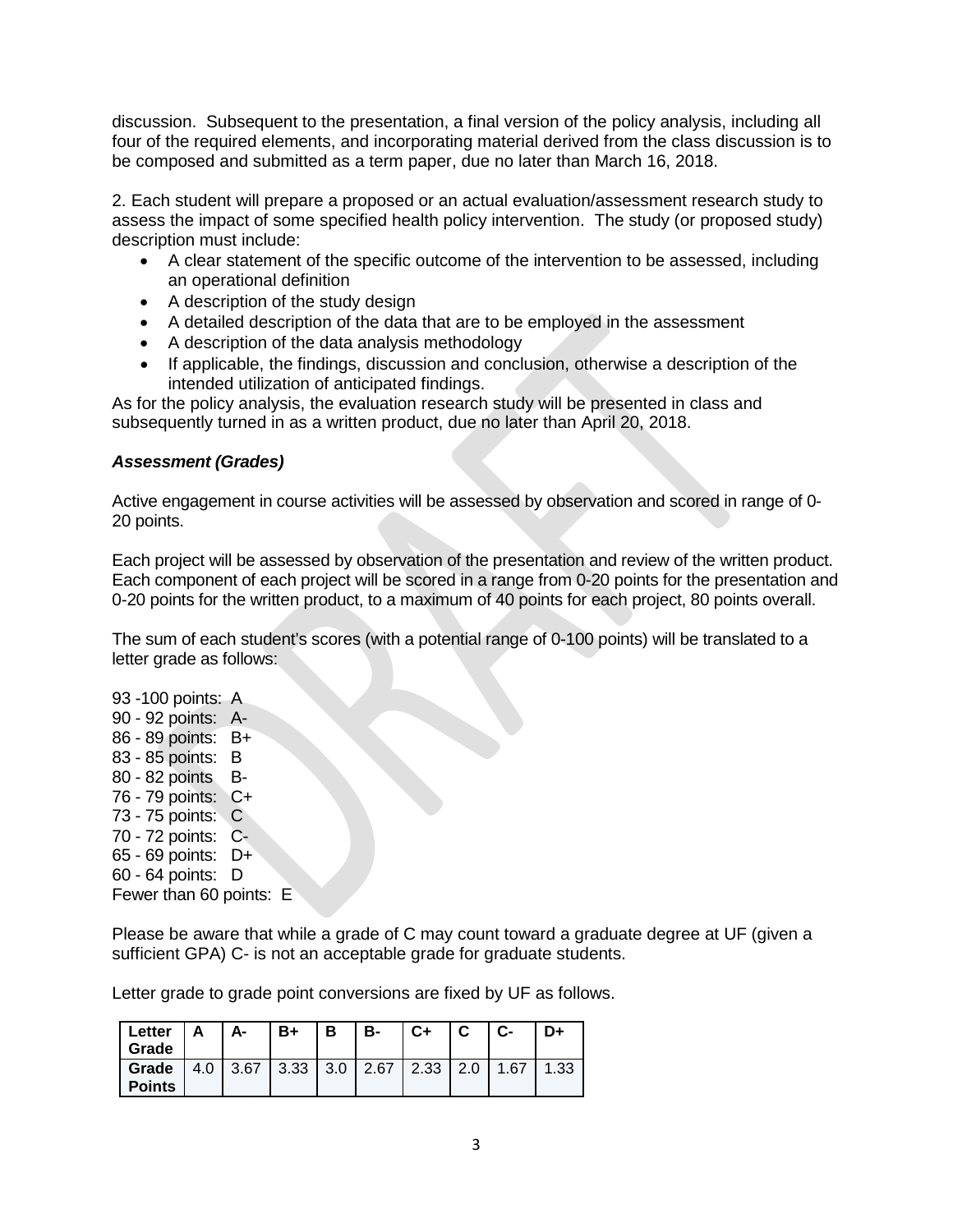For greater detail on the meaning of letter grades and related university policies see:

## <http://catalog.ufl.edu/ugrad/current/regulations/info/grades.aspx>

## *My teaching philosophy*

My role as the instructor is to guide, assist and support students through their own process of acquiring the course subject matter. In choosing to teach almost exclusively at the graduate level, I have for many years been committed to the proposition that learning is and should be left largely in the hands of each individual student.

# **ACADEMIC INTEGRITY**

Students are expected to act in accordance with the University of Florida policy on academic integrity. As a student at the University of Florida, you have committed yourself to uphold the Honor Code, which includes the following pledge:

"We, the members of the University of Florida community, pledge to hold ourselves and our peers to the highest standards of honesty and integrity."

You are expected to exhibit behavior consistent with this commitment to the UF academic community, and on all work submitted for credit at the University of Florida, the following pledge is either required or implied:

"On my honor, I have neither given nor received unauthorized aid in doing this assignment."

It is your individual responsibility to know and comply with all university policies and procedures regarding academic integrity and the Student Honor Code. Violations of the Honor Code at the University of Florida will not be tolerated. Violations will be reported to the Dean of Students Office for consideration of disciplinary action. For additional information regarding Academic Integrity, please see Student Conduct and Honor Code or the Graduate Student Website for additional details:

<https://www.dso.ufl.edu/sccr/process/student-conduct-honor-code/>

<http://gradschool.ufl.edu/students/introduction.html>

Please remember cheating, lying, misrepresentation, or plagiarism in any form are unacceptable and inexcusable.

# **ONLINE FACULTY AND COURSE EVALUATION PROCESS**

Students are expected to provide feedback on the quality of instruction in this course by completing online evaluations at

[https://evaluations.ufl.edu](https://evaluations.ufl.edu/)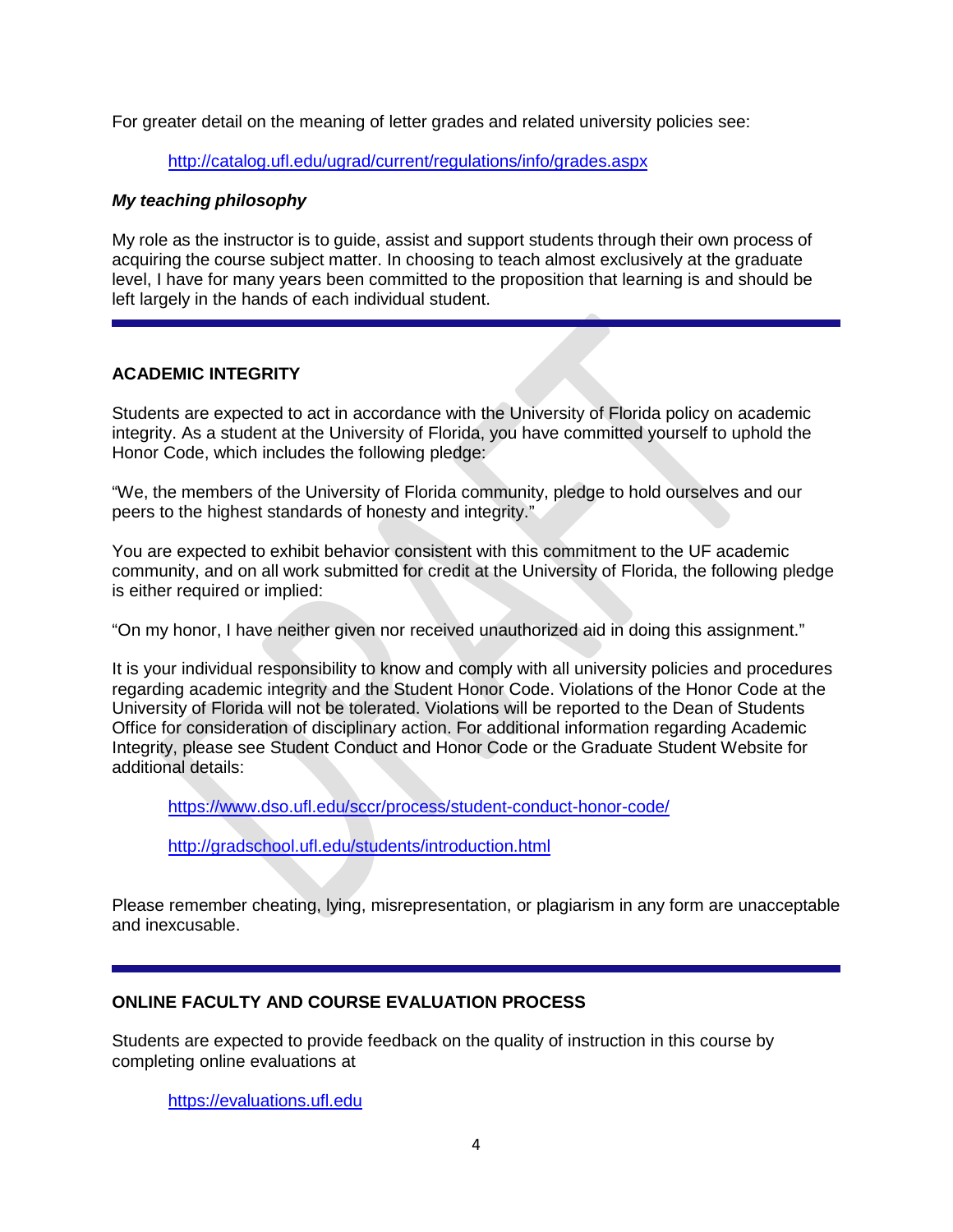Evaluations are typically open during the last two or three weeks of the semester, but students will be given specific times when they are open. Summary results of these assessments are available to students at

<https://evaluations.ufl.edu/results/>

## **SUPPORT SERVICES**

## **Accommodations for Students with Disabilities**

If you require classroom accommodation because of a disability, you must register with the Dean of Students Office http://www.dso.ufl.edu within the first week of class. The Dean of Students Office will provide documentation of accommodations to you, which you then give to me as the instructor of the course to receive accommodations. Please make sure you provide this letter to me by the end of the second week of the course. The College is committed to providing reasonable accommodations to assist students in their coursework.

### **Counseling and Student Health**

- Students sometimes experience stress from academic expectations and/or personal and interpersonal issues that may interfere with their academic performance. If you find yourself facing issues that have the potential to or are already negatively affecting your coursework, you are encouraged to talk with an instructor and/or seek help through University resources available to you.
- The Counseling and Wellness Center 352-392-1575 offers a variety of support services such as psychological assessment and intervention and assistance for math and test anxiety. On line and in person assistance is available. Visit their website for more information:

[http://www.counseling.ufl.edu](http://www.counseling.ufl.edu/)

- You Matter/We Care website: http://www.umatter.ufl.edu/. If you are feeling overwhelmed or stressed, you can reach out for help through the You Matter/We Care website, which is staffed by Dean of Students and Counseling Center personnel.
- The Student Health Care Center at Shands is a satellite clinic of the main Student Health Care Center located on Fletcher Drive on campus. Student Health at Shands offers a variety of clinical services. The clinic is located on the second floor of the Dental Tower in the Health Science Center. For more information, contact the clinic at 392-0627 or check out the web site at: https://shcc.ufl.edu/
- Crisis intervention is always available 24/7 from:

Alachua County Crisis Center (352) 264-6789

<http://www.alachuacounty.us/DEPTS/CSS/CRISISCENTER/Pages/CrisisCenter.aspx>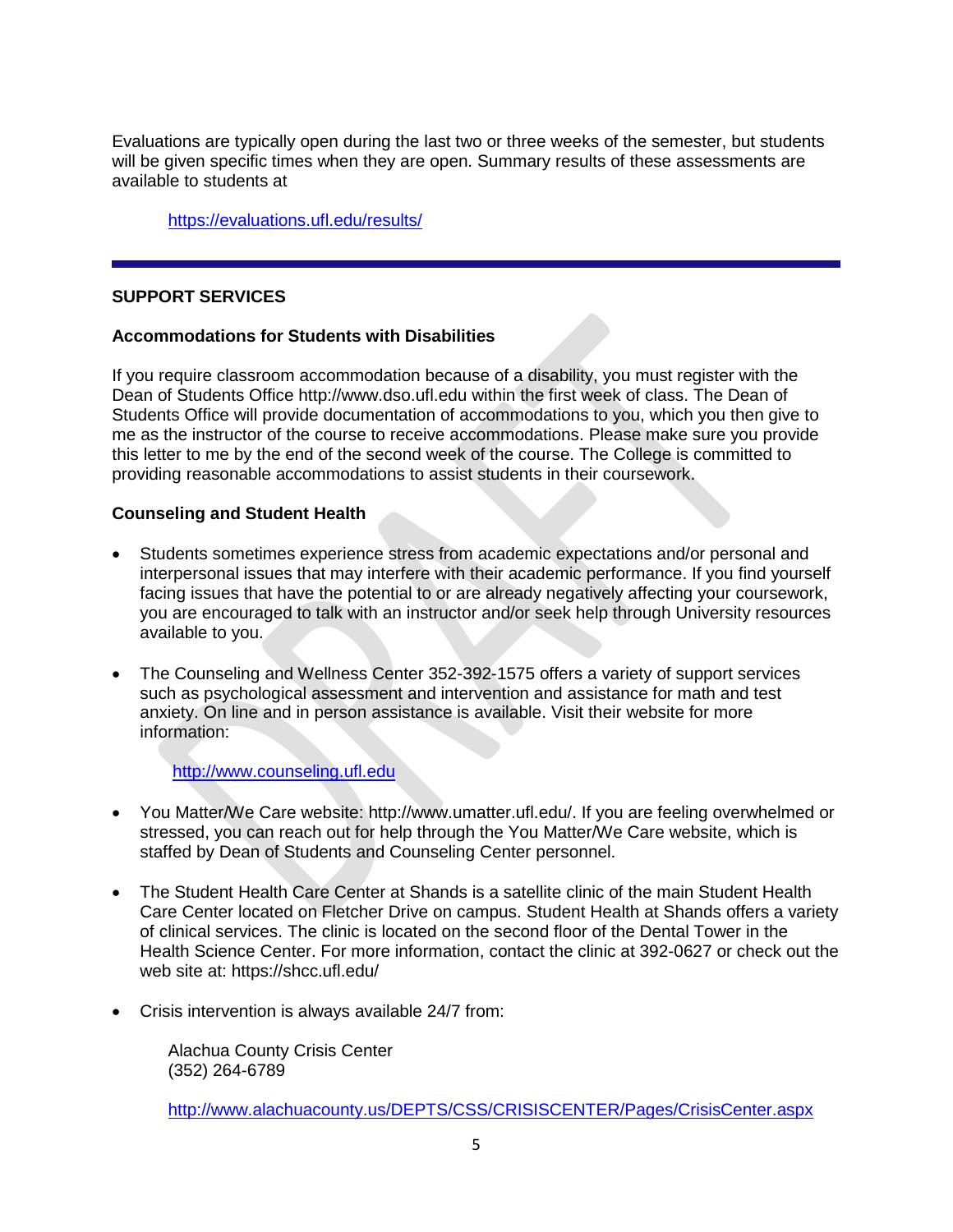**Do not wait until you reach a crisis to come in and talk with us. The University has helped many students through stressful situations impacting their academic performance. You are not alone, so do not be afraid to ask for assistance.**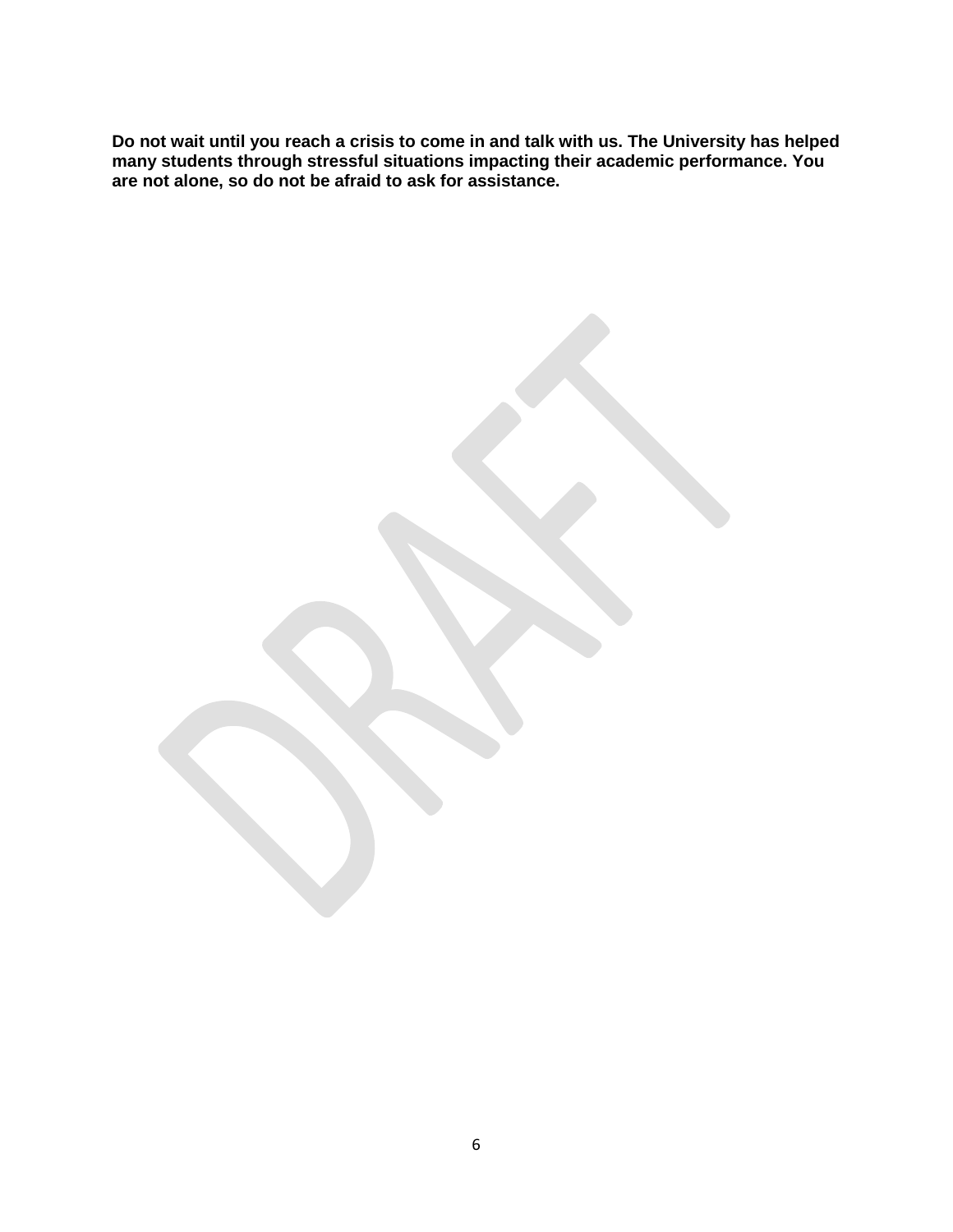# **DESCRIPTION OF COURSE CONTENT**

# **Course Materials and Technology**

There is no required text for this course. However, numerous foundational volumes are germane to our conversations, depending primarily on your prior exposure to relevant content and the focus of your interest for the course. Examples include:

Longest BB. *Health Policymaking in the United States*. Current edition. Health Administration Press: Chicago, Ill.

Bardach E. *A Practical Guide for Policy Analysis*. The Eightfold Path to More Effective Problem Solving. Current Edition, CQ Press, Washington, DC.

Seavey JW, Aytur SA, McGrath RJ *Health Policy Analysis. Framework and Tools for Success*. Springer Publishing Company

Teitelbaum, JB and Wilensky SE *Essentials of Health Policy and Law* Current Edition. Jones and Bartlett

Shi, L., Singh, DA, (2016) Essentials of the U.S. Health Care System. Current Edition. Jones and Bartlett Learning

# **Topical Outline/Course Schedule**

**SECTION 1: Overview of US Healthcare Policy**

# **January 19 Introductions, course overview, setting the context**

- Topics:
	- o Defining health policy
	- o Rationale for health policy
		- **Market failure**
		- Public interest theory of legislation
		- Health or healthcare as a right?
	- o Role of government in healthcare
		- **Understanding fairness and efficiency**
		- **American values in health care and policy**
		- Right to health/health care as a basis for government action
	- o The Role of Research
	- o Debates:
		- Individuals are in the best position to maintain their healthcare, not the government
		- Market competition can lead to efficient pricing and consumption of health care services
		- **Research doesn't matter**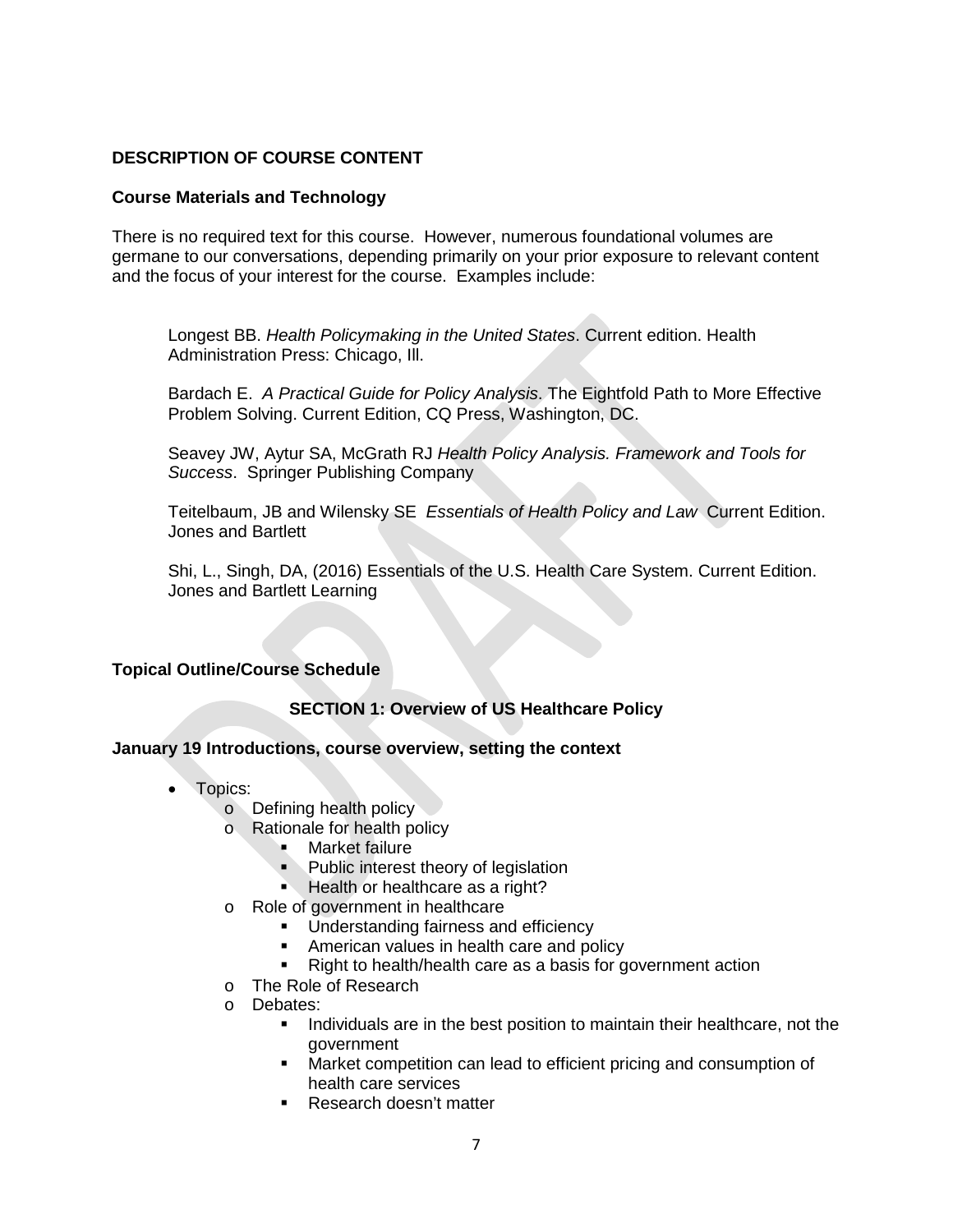- o Discussion of individual and group topic assignments for policy presentations
- Potential Reading:
	- o Feldstein PJ (2006) *The Politics of Health Legislation* 3rd edition Health Administration Press, Chicago Ill. Chapter 1
	- o Longest Chapter 1: Health and Health Policy
	- o Articles from: Kronenfeld JJ, Parmet WE, Zezza (2012) *Debates on U.S. Health Care* Sage
	- o Chapter 1 Moral Significance of Health Care (Illingworth and Sandler)
	- o Chapter 3 Health Care as a Human Right (Meier and Bhattacharya)
	- o Chapter 4 Individual and Societal Responsibility for Health (Jones, Platt, Rubin, Jacobson)
	- o Chapter 5 The Role of the Market in Health Care (Freedman, Horwitz)

# **January 26**

- Topics:
	- o The political culture and language of health policy
		- **The political parties and power**
		- The Iron Triangle
		- **Precedents for current US health policy**
		- **Understanding the language of the US political system**
	- o History of US health policy key milestones
	- o Debate:
		- Federal health policy
			- The individual mandate is the best way to obtain universal or near universal coverage
			- An employer mandate is an efficient and effective tool to expand coverage
		- State Health Policies
			- A block grant provision would give states more flexibility to administer the Medicaid program
- Potential Reading:
	- o Peterson MA. From Trust to Political Power: Interest Groups, Public Choice and Health Care. In: Lee PR and Estes CL *The Nation's Health* (pages 183- 198) Jones and Bartlett Publishers: Sudbury, MA, 2003.
	- o Rothman J A Century of Failure: Health Care Reform in America in Conrad P *The Sociology of Health and Illness. Critical Perspectives* (7th edition) (pages 292-300) Worth Publishers: NY, NY: 2005.
	- o Articles from: Kronenfeld JJ, Parmet WE, Zezza (2012) *Debates on U.S. Health Care* Sage
		- Chapter 15 Individual mandate (Tanden, Spiro, Miller)
		- Chapter 18 Employer Mandate (Carey)
		- Chapter 26 Medicaid Program Flexibility (Duncan, Bell, Hall, Samuels)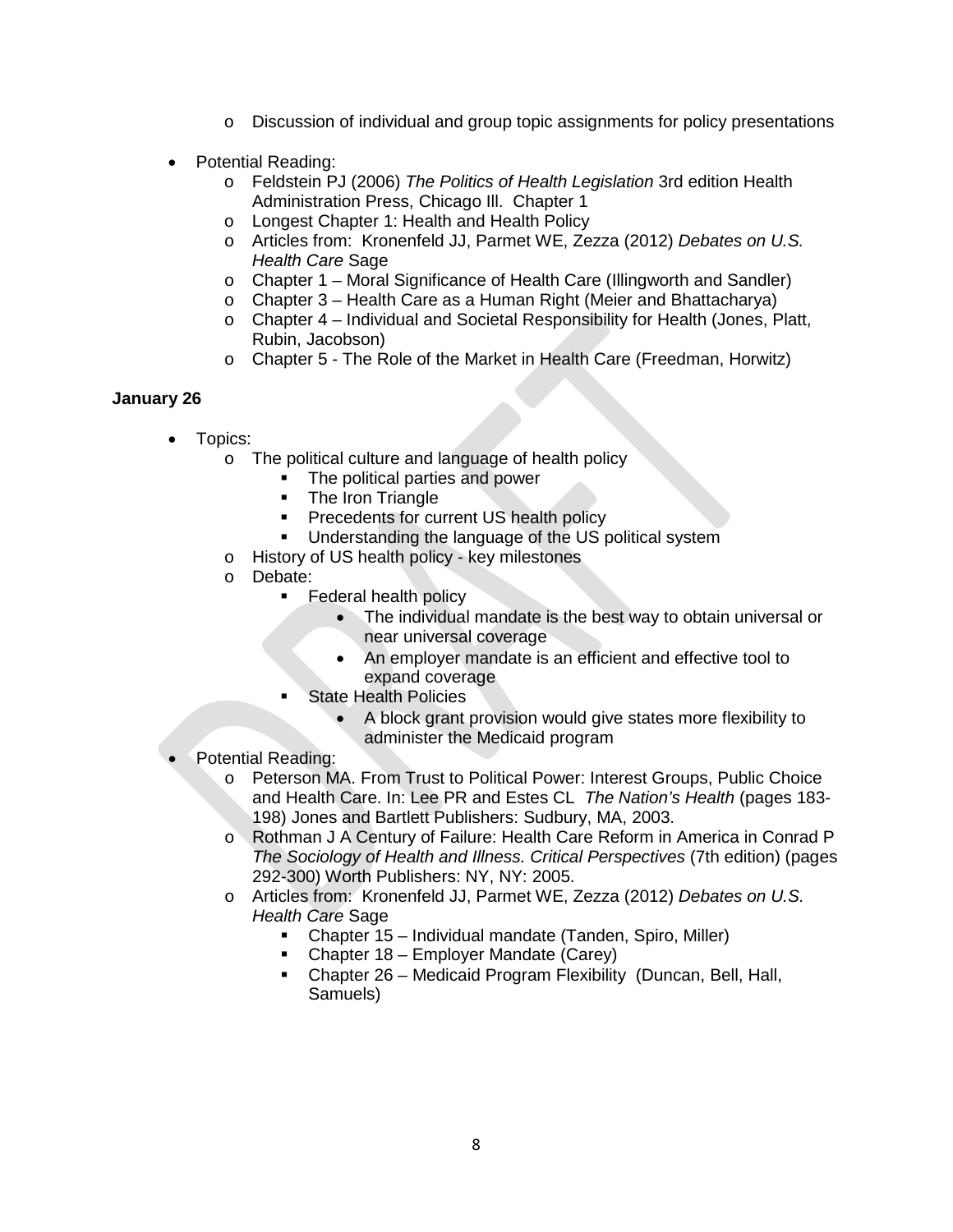# **February 2**

- Topic:
	- o The policy process
		- **•** Overview
		- Agenda setting
		- **Window of opportunity**
		- Development of legislation
		- Legislative process
		- Health professionals in the legislative process
		- **Implementation: rulemaking and operation**
		- o The Affordable Care Act as a Case Study
- Potential Reading:
	- o Longest Chapter 2: The Context and Process of Health Policymaking
	- o Evans CH, Degutis LC What it takes for Congress to Act. *American Journal of Health Promotion* November/December 2003 18(2): 177-181.
	- o Craig RL et al (2010) Public Health Professionals as Policy Entrepreneurs: Arkansas's Childhood Obesity Policy Experience. Vol. 100:2047-2052

# **SECTION 2: Health Policy Analysis**

# **February 9**

- Topic:
	- o Overview of policy analysis<br>
	o Defining Policy Analysis
	- o Defining Policy Analysis<br>o Ethical Issues in policy a
		- Ethical Issues in policy analysis
			- Using language; semantics
				- **Nour role**
	- o Policy Analysis Steps
		- o Step 1 Defining the problem
			- Step 2 Assembling the Evidence
		- o Making Conclusions:
			- Step 3 Constructing alternatives
			- Step 4 Selecting criteria
			- Step 5 Projecting outcomes
			- Step 6 Confront trade-offs
			- Step 7 Decide
- Potential Readings:
	- Urban Institute/Kaiser Family Foundation Florida Medicaid Reform: Informed Consumer Choice
	- Chapter 14 in Teitelbaum and Wilensky
		- o Weimer DL and Vining AR Policy Analysis: Concepts and Practice Chapter 13: Gathering Information for Policy Analysis
		- o Bardach, pages 1-59

# **February 16: No Meeting**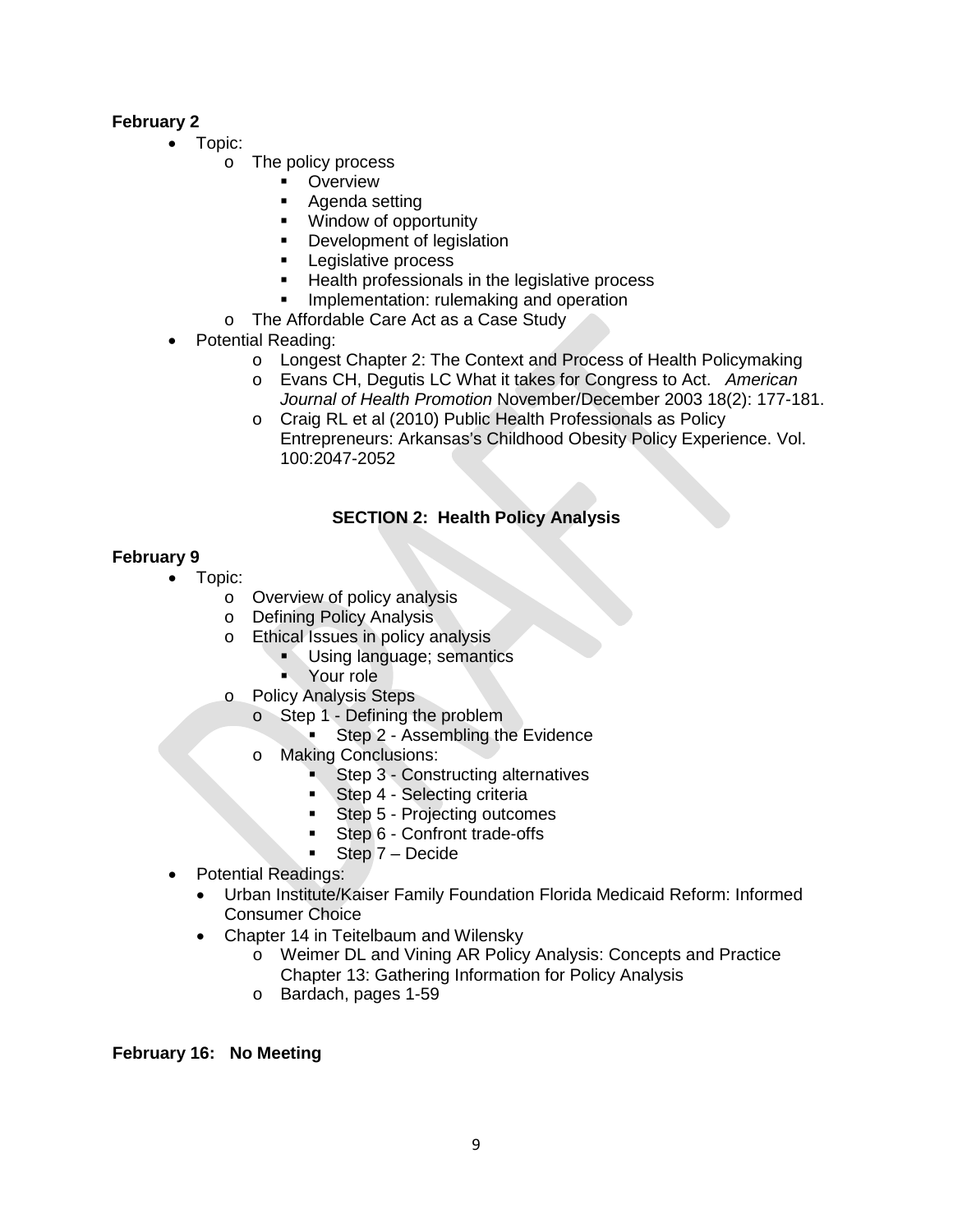# **February 23: Policy Analysis Presentations**

- Required Readings:
	- o Assigned by presenter

# **SECTION 3: Evaluation Research and Assessment**

# **March 2: Evaluation Research**

- Definitions: HSR vs Policy Research vs Program Evaluation
- Introduction to Program Evaluation
- Study Designs
- Steps in inquiry

Aday LA, Begley CE, Lairson DR, Balkrishnan R Evaluating the Healthcare System. Effectiveness, Efficiency, and Equity, *Chapter 1*(pp1-49), Health Administration Press, Chicago, ILL

Aday LA, Begley CE, Lairson DR, Balkrishnan R Evaluating the Healthcare System. Effectiveness, Efficiency, and Equity, *Chapter 9* (pp 301-333), Health Administration Press, Chicago, ILL

Rossi PH, Lipsey MW and Freeman HE Evaluation: A Systematic Approach Chapter 3: Identifying issues and formulating questions (pp 67-99)

# **March 9 No Meeting…Spring Break**

### **March 16 Data Sources**

### **Data Sources for Policy Research (Allyson)**

- o Survey Data
- o Administrative and Claims Data
- o Counting the Uninsured
- o Qualitative/Case Study Research

Become familiar with surveys conducted by the Federal Government. Visit:

- o <http://www.cdc.gov/nchs/default.htm>on the left hand bar is a link to surveys and data collection systems. (National Center for Health Statistics)
- o [http://www.ahrq.gov](http://www.ahrq.gov/) follow the link for data and surveys.(Agency for Health Care Quality and Research)
- o <http://www.cms.hhs.gov/home/rsds.asp>Follow the link to Research especially note the MCBS (Centers for Medicaid and Medicare Services)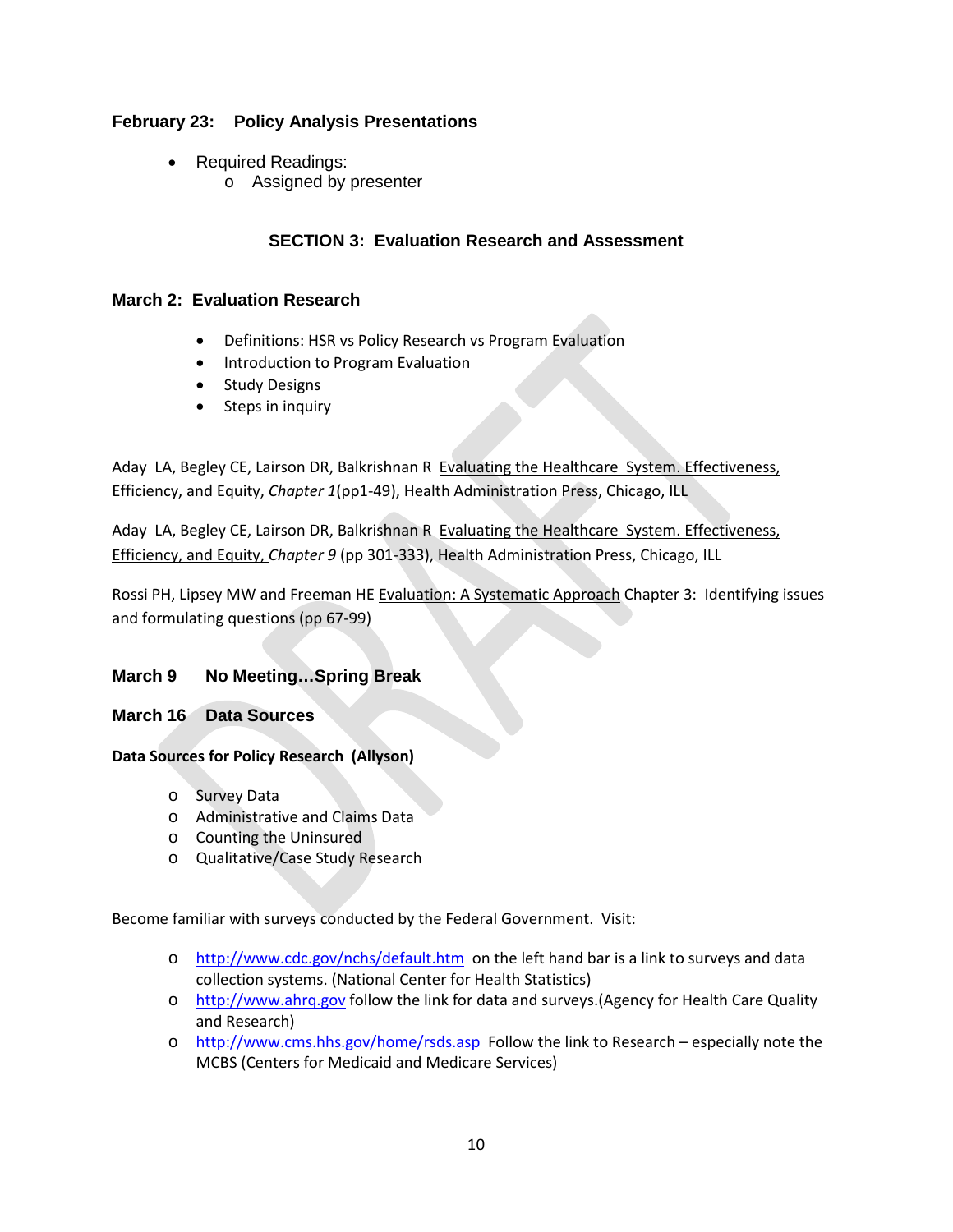o Summary of Surveys and Data Systems, National Center for Health Statistics, June 2004 [www.cdc.gov/nchs/data/NCHS\\_Survey\\_Matrix.pdf](http://www.cdc.gov/nchs/data/NCHS_Survey_Matrix.pdf)

Iezzoni LI 2002 Using Administrative Data to Study Persons with Disabilities *The Milbank Quarterly* 80(2): 347-379.

Iezzoni I LI 1997 Assessing Quality Using Administrative Data *Annals of Internal Medicine* 127<sup>®</sup>8 pt 2): 666-74.

Kincheloe J, Brown ER, Frates J, Call KT, Yen W, Watkins J 2006 Can We Trust Population Surveys to Count Medicaid and the Uninsured? *Health Affairs* 25(4):1163-1167.

Chattopadhyay A and Bindman AB 2006 The Contribution of Medicaid Managed Care to the Increasing Undercount of Medicaid Beneficiaries in the Current Population Survey *Medical Care* 44(9):822-826.

Davern M, Rodin H, Beebe TJ, Call KT 2005 The Effect of Income Question Design on Health Surveys on Family Income, Poverty, Eligibility Estimates *Health Services Research* 49(5 part I):1534-1552.

Call KT, Davidson G, Hall A, Kincheloe J, Blewett LA, Brown ER *Administrative Data case Study Report: Suorces of Discrepancy between Survey-based Estimates of Medicaid Coverage and State Administrative Counts* State health Access Data Assistance Center, University of Minnesota, July 2006.

# **March 23 and 30**

**Optional Discussion Meetings on Current US Health Care Systems Attributes and Issues**

**April 6**

**Evaluation Research Presentations**

- **April 13 Individual meetings as needed/requested.**
- **April 20 No Meeting (Dr. Duncan will be out of town)**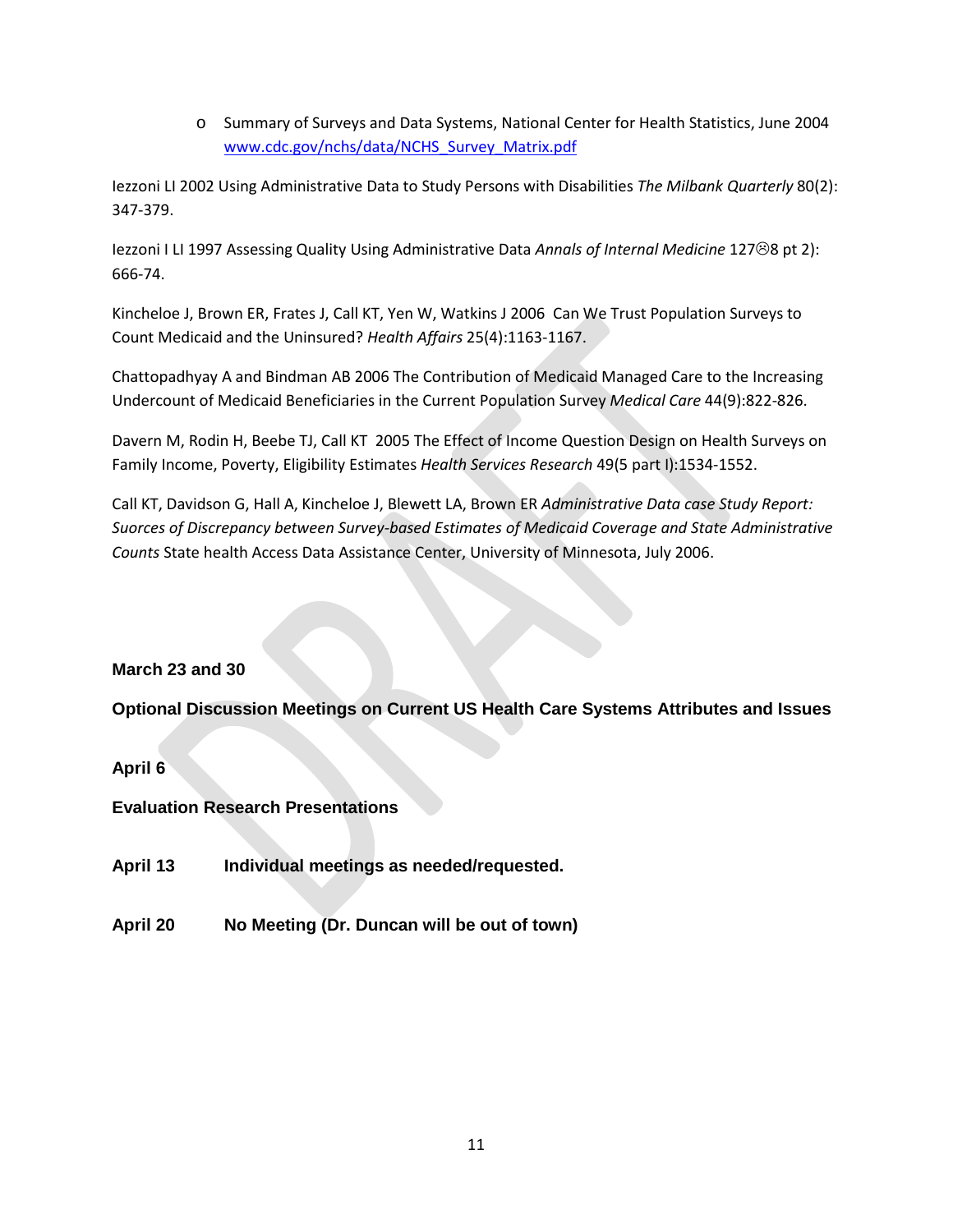# **Appendix Readings relevant for the Optional (March 23 and 30) Meetings.**

### **Historical Foundations for Current State of US Health Care Policy**

- o Historical precedents for current US health care policy
	- Physicians, Hospitals, and Public Health
	- Role of Health Insurance
- o Today's health policy environment

### Historical Precedents

Starr P *The Social Transformation of American Medicine.* Book 1, Chapter 3. The Consolidation of Professional Authority pp. 29-144

Starr P *The Social Transformation of American Medicine.* Book 2, Chapter 2. The Reconstitution of the Hospital pp. 145-179

Starr P *The Social Transformation of American Medicine.* Book 2, Chapter 1. The Mirage of Reform pp 198-234.

Starr P *The Social Transformation of American Medicine.* Book 2, Chapter 2. The Triumph of Accommodation 290-334.

Starr P *The Social Transformation of American Medicine.* Book 2, Chapter 1. The Mirage of Reform pg 235-289.

### Current Policy Environment

Rothman J *A Century of Failure: Health Care Reform in America* in Conrad P The Sociology of Health and Illness. Critical Perspectives ( $7<sup>th</sup>$  edition) (pages 292-300) Worth Publishers: New York, New York, 2005

Peterson MA *From Trust to Political Power. Interest Groups, Public Choice and Health Care* in Lee PR and Estes CL The Nation's Health (pages 183-198) Jones and Bartlett Publishers: Sudbury, MA, 2003.

Barr DA, Lee PR and Benjamin AE *Health Care and Health Care Policy in a Changing World* in Lee PR and Estes CL The Nation's Health (pages 199-212) Jones and Bartlett Publishers: Sudbury, MA, 2003.

Barr DA Introduction to US Health Policy - Chapter 2 *Health Care as a Reflection of Underlying Cultural Values and Institutions* (page20-51)

Oberlander J. (2012). Unfinished Journey – A Century of Health Care Reform in the United States. NEJM 367(7):585-590, http://www.nejm.org/doi/pdf/10.1056/NEJMp1202111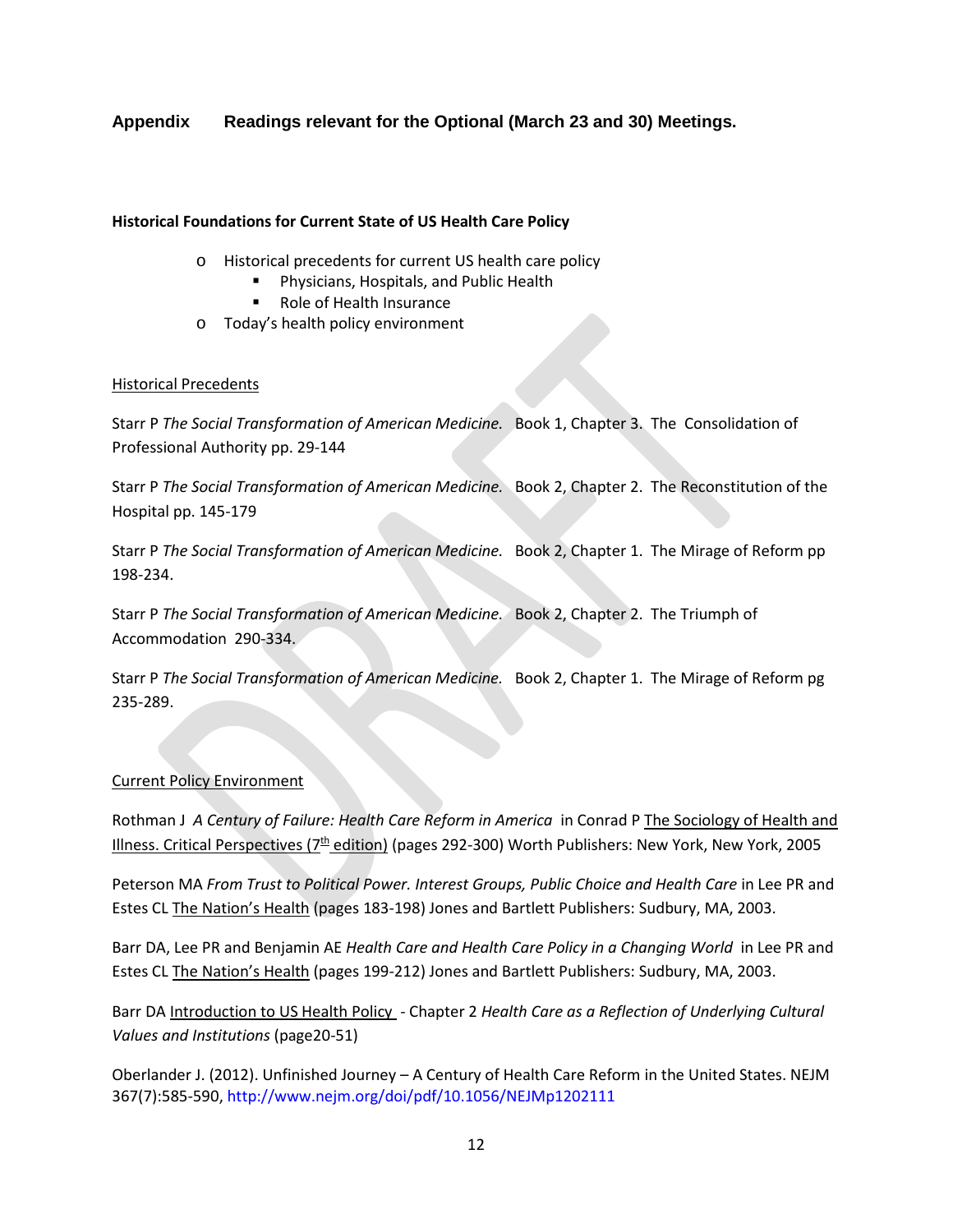Navarro V Why some countries have national health insurance, others have national health services, and the US has neither *Social Science and Medicine* 1989; 28(9):887-898.

Navarro V The Politics of Health Care Reforms in US Presidential Elections (2008) *International Journal of Health Services* Volume 38 (4):597-606

# **An Overview US Health Care (I)**

- o Spending and Cost
- o Quality
- o Access

# Spending and Cost

Kaiser Family Foundation *Health Care Costs. A Primer.* May 201[2 http://kff.org/health](http://kff.org/health-costs/issue-brief/health-care-costs-a-primer/)[costs/issue-brief/health-care-costs-a-primer/](http://kff.org/health-costs/issue-brief/health-care-costs-a-primer/)

NIHCM (2012). U.S. Health Care Spending: The Big Picture [http://www.nihcm.org/images/stories/Data\\_Brief\\_1\\_-\\_Big\\_Picture\\_FINAL.pdf](http://www.nihcm.org/images/stories/Data_Brief_1_-_Big_Picture_FINAL.pdf)

NICHM (2012) The Concentration of Health Care Spending [http://www.nihcm.org/images/stories/DataBrief3\\_Final.pdf](http://www.nihcm.org/images/stories/DataBrief3_Final.pdf)

White C, Cubanski J, Neuman T December 2014 How Much of the Medicare Spending Slowdown Can be Explained ? Insights and Analysis from 2014 The Henry J. Kaiser Family Foundation [http://files.kff.org/attachment/issue-brief-how-much-of-the-medicare-spending](http://files.kff.org/attachment/issue-brief-how-much-of-the-medicare-spending-slowdown-can-be-explained-insights-and-analysis-from-2014)[slowdown-can-be-explained-insights-and-analysis-from-2014](http://files.kff.org/attachment/issue-brief-how-much-of-the-medicare-spending-slowdown-can-be-explained-insights-and-analysis-from-2014)

Henry J. Kaiser Family Foundation July 2014 The Facts on Medicare Spending and Financing. [http://kaiserfamilyfoundation.files.wordpress.com/2014/07/7305-08-the-facts-on-medicare](http://kaiserfamilyfoundation.files.wordpress.com/2014/07/7305-08-the-facts-on-medicare-spending-and-financing.pdf)[spending-and-financing.pdf](http://kaiserfamilyfoundation.files.wordpress.com/2014/07/7305-08-the-facts-on-medicare-spending-and-financing.pdf)

Henry J. Kaiser Family Foundation February 2014 Medicaid Per Enrollee Spending: Variation Across Sates

Hartman M, Martin AB, Lassman D, Catlin A, and the National Health Expenditure Accounts Team (2014) National Health Spending in 2013: Growth Slows, Remains in Step with the Overall Economy *Health Affairs* published ahead of print doi:10.1377/hlthaff.2014.1107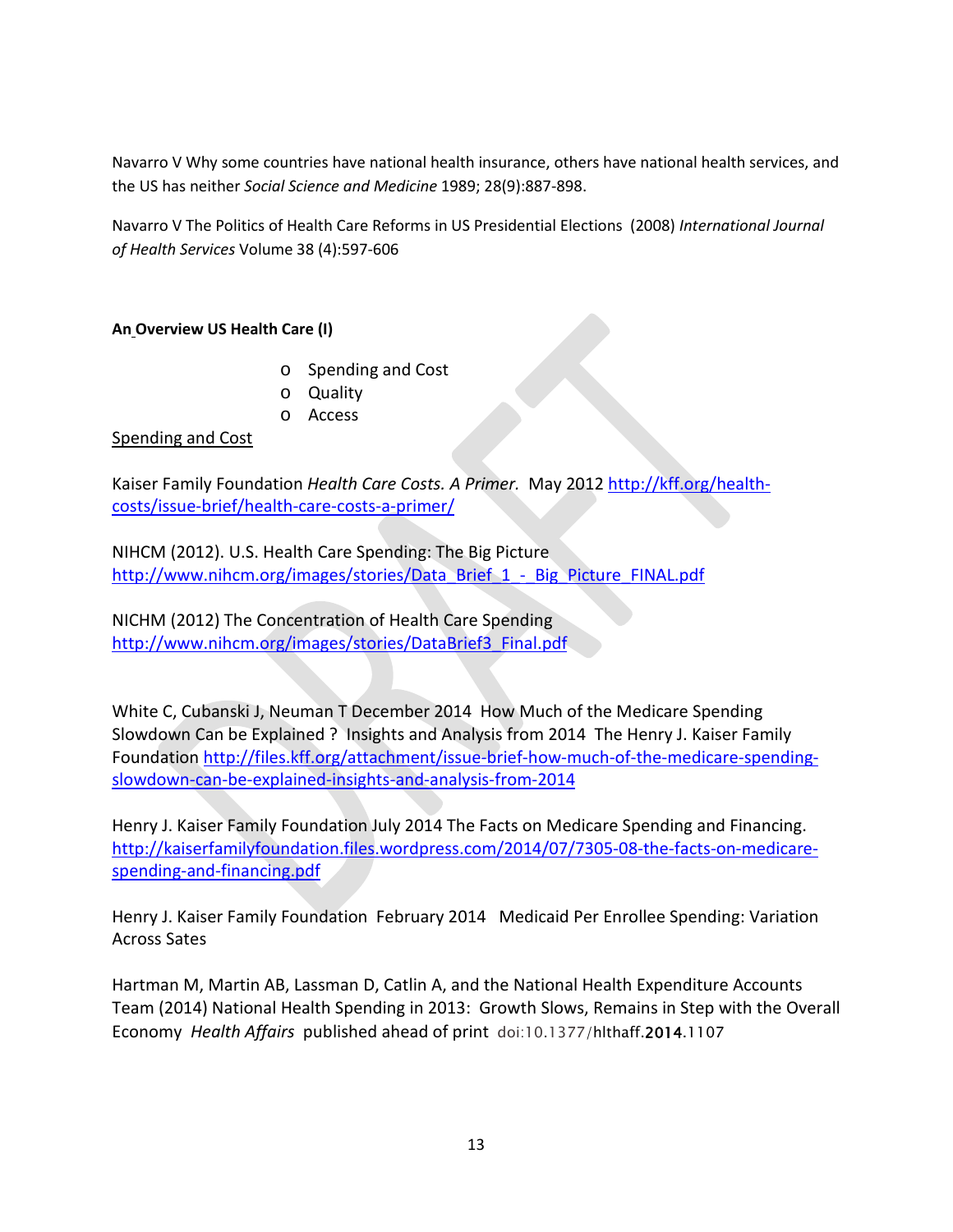Sisko AM, Keehan SP, GA Cuckler, Madison AJ et al (2014) National Health Expenditure Projections, 2013-1023: Faster Growth Expected with Expanded Coverage and Improving Economy *Health Affairs* published ahead of print doi:10.1377/hlthaff.2014.0560

Altman D Our Fragmented Approach to Health-Care Costs *The Wall Street Journal* December 4, 2014 http://kff.org/health-costs/perspective/our-fragmented-approach-to-health-carecosts/

Emanuel E. et al (2012). A Systemic Approach to Containing Health Care Spending. *NEJM*  http://www.nejm.org/doi/pdf/10.1056/NEJMsb1205901

Antos J.R. et al (2012). Bending the Cost Curve through Market-Based Incentives. *NEJM* <http://www.nejm.org/doi/pdf/10.1056/NEJMsb1207996>

Thorpe KE (2005) The Rise in Health Care Spending and What to do About It. *Health Affairs,* Vol 24 (6): 1436-1445.

# **An Overview of US Health Care (II)**

# Access and Health Insurance

Kaiser Family Foundation (2012). The Uninsured and the Difference Health Insurance Makes http://www.kff.org/uninsured/upload/1420-14.pdf

Majerol M, Newkirk V, and Garfield R December 5, 2014 The Uninsured: A Primer – Key Facts About Health Insurance and the Uninsured in America. The Henry J. Kaiser Family Foundation http://kff.org/uninsured/report/the-uninsured-a-primer/

Stephens J, Gates A, Newkirk V, Snyder L Health Coverage and Care in the South: A Chartbook

# **Quality**

National Committee on Quality Assurance *The State of Health Care Quality Report* 2014

Bodeheimer T Coordinating care – A Perilous Journey Through the Health Care System *New England Journal of Medicine* 

Bodenheimer T, Wagner EH, Grumback K (2002) Improving Primary Care for Patients with Chronic Illness 288:1775-1779